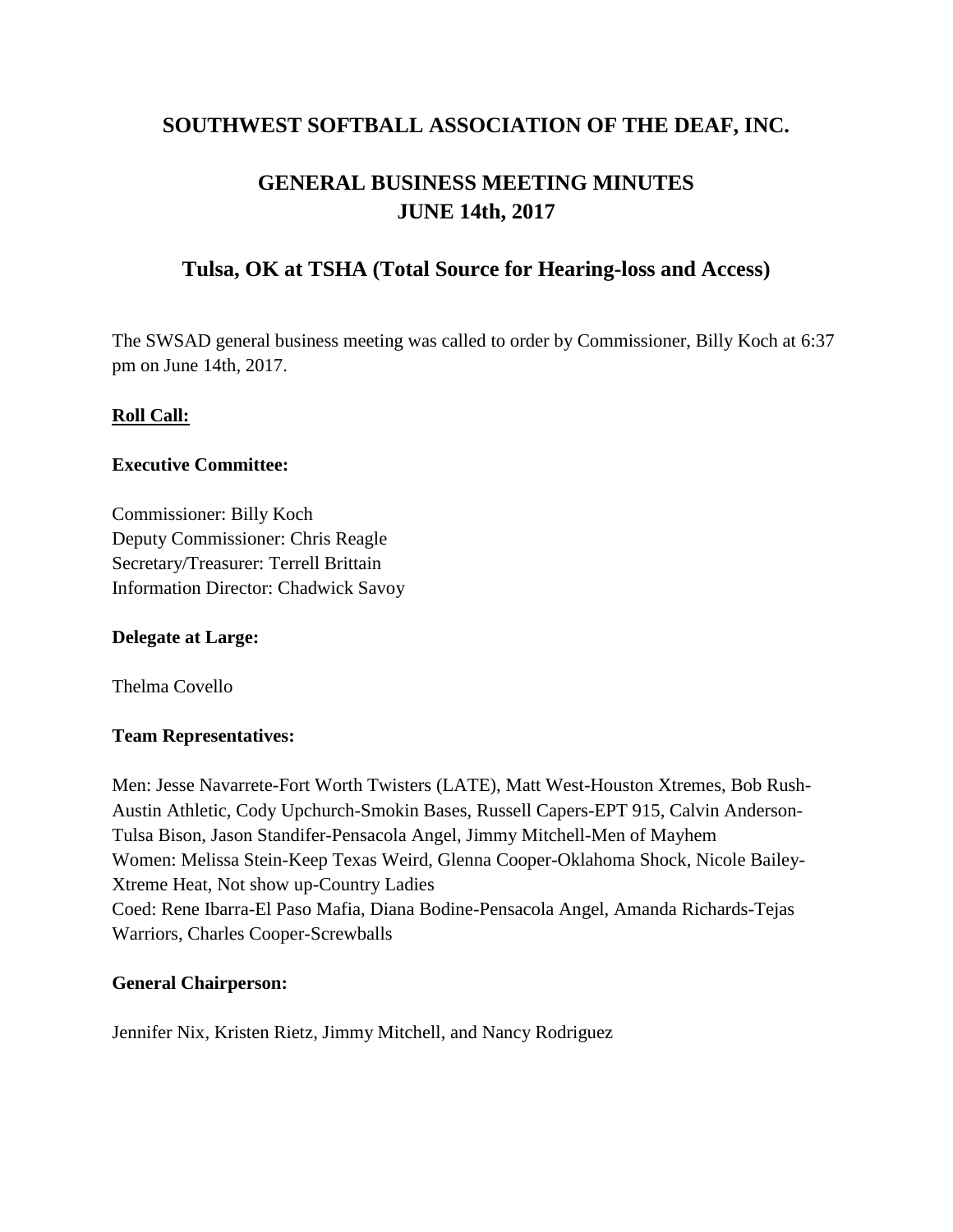### **Auditor Committee:**

Raymond Massie (3 year) Jimmy Mitchell (2 year) Terrell Brittain (1 year)

### **SWSAD 2016 General Meeting Minutes:**

Jimmy Mitchell (Thelma Covello second) moved to accept the SWSAD general meeting minutes. PASSED

### **Financial Report:**

Approved

### **Commissioner report: Billy Koch**

-Second year as commissioner; goal and faster in meeting -Thank to Jennifer Nix for host in Tulsa, OK -Have fun and enjoy! -Prize issue and explain why \$500 since it's new -Players, coaches, scorekeeper discussed -Realize about scorekeeper on roster and need to remove -Goal to improve for the better and fair to everyone

### **Deputy Commissioner report: Chris Reagle**

-Thank for let him to be part of it -Have been clean up on bylaw, constitution, and softball guideline -Show the towels what look like

#### **Secretary/Treasurer Report: Terrell Brittain**

-Thanks for allow me to be secretary/treasurer;

-Thanks auditors for support and patience;

-IRS report;

-Bank balance 2016; and

-Bank balance currently (2017)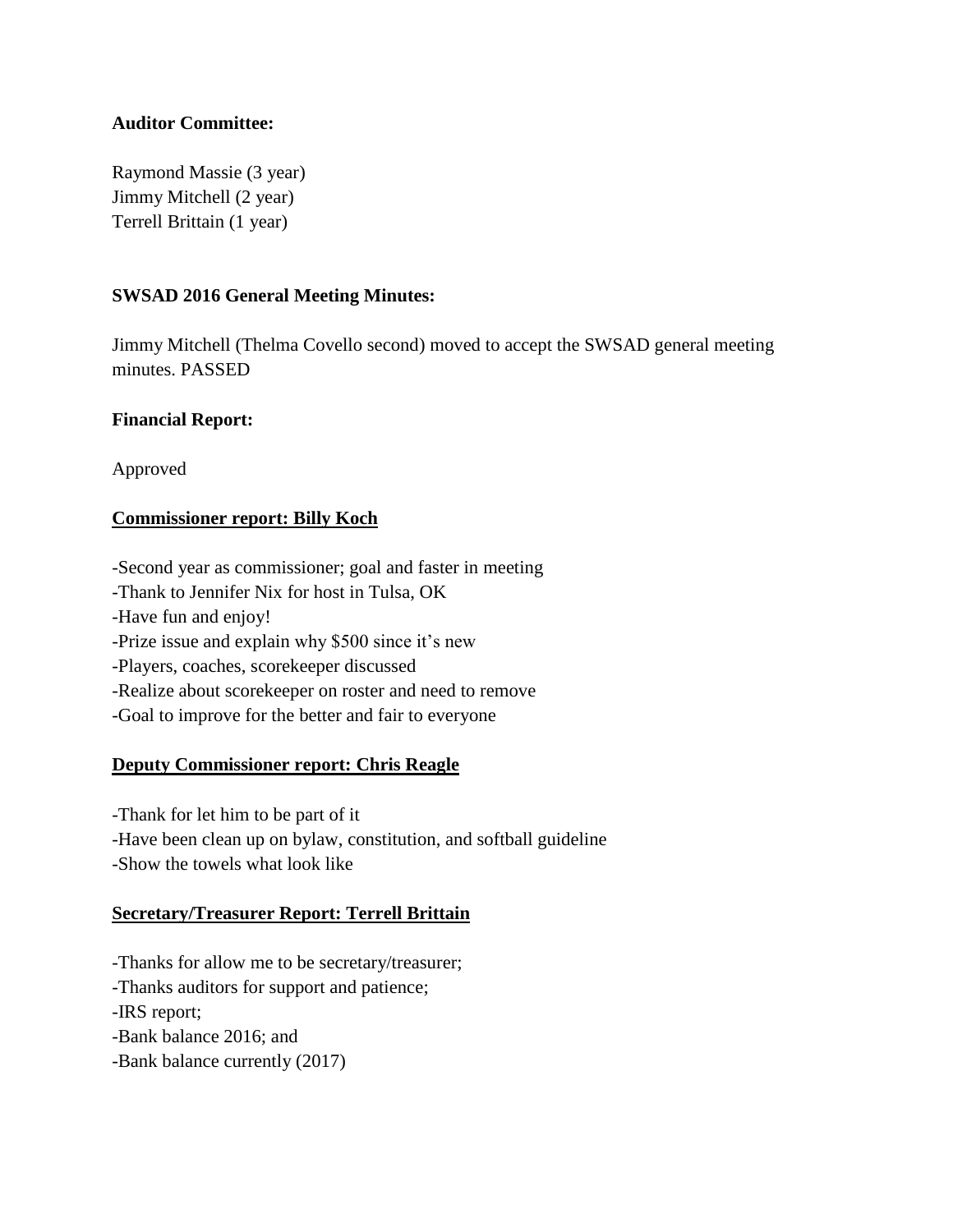# **Information Director Report: Chadwick Savoy**

-Hall of Fame will be Ken Seabolt, Donna Fine, Johnny Courtright, Jessica Mcmahon, Kevin Sowards, Jerilyn Keller, Suzannne Cage, Randy Roberts, Brent Ketchum, Tommy Varner, and Debbie Sisley -Show the awards -Need scorekeeper for games

# **2017 Chairperson Report: Jennifer Nix**

-TSHA (Total Source for Hearing-loss and Access) -Umpires and field -Thank and respect to volunteers include interpreters -Field direction -Rule for field and park -Shirts (Jimmy Mitchell explain the situation) -Enjoy the weekend!

### **Unfinished Business: None**

# **SWSAD Constitution, By-Laws & Softball Rules/Regulations Proposals: None**

# **Appeals/Fines/Protests: None**

# **New Business:**

# **Chairperson for Mississippi 2018**

-Luis Ducos -Explain about field, hotel headquarters at Holiday Inn, meeting, and combo -Events what to do

### **Proposal**

-Discuss about Florida West part join SWSAD Jason Standifer (Calvin Anderson second) closed the discussion. **PASSED Calvin Anderson (Thelma Covello second)**

-Chad Savoy 2nd amendment full Florida Jimmy Mitchell second that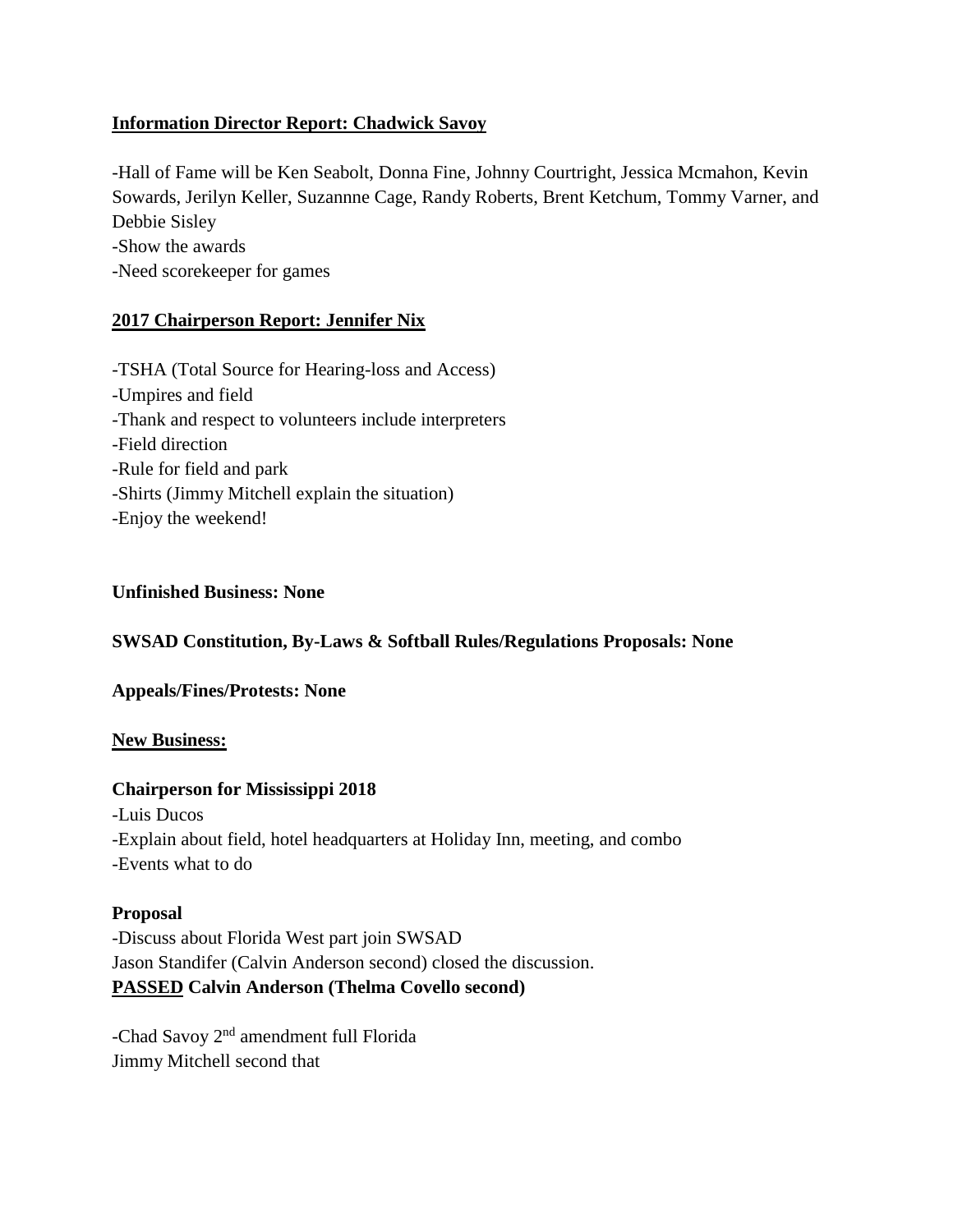-Calvin Anderson closed the discussion of proposal. Bob Rush second that

-Billy Koch proposal revised bylaw on June 14, 2017. **PASSED**

-SWSAD will recognize Florida to be part of it. **PASSED**

-Chris Reagle point to Constitution approved. **PASSED** Glenna Cooper (Thelma Covello second)

-Chris Reagle point to Bylaw somehow Glenna Cooper proposal that all officers should not play at all. (Thelma Covello second). **FAILED**

-Jimmy Mitchell (Calvin Anderson second) to close the discussion.

# **Election for 3 year Auditor:**

\*Ralph Vice for 3 years term - \*Lana Coker and Nicole Bailey - Lana Coker won by majority vote. \*Glenna Cooper, Bob Rush, Calvin Anderson, and Melissa Stein decline for auditor

Ralph Vice  $-$  (3 year) Raymond Massie –  $(2 \text{ year})$ Lana  $Coker - (1 \text{ year})$ 

Charles Cooper (Calvin Anderson second) closed the vote.

# **Bid for 2019 Tournament site:**

- None proposal
- 2019, consider/thinking in Austin

### **Announcements:**

- Calvin Anderson, he explained about events at Lennie's Club & Grill (Thursday-Saturday nights)